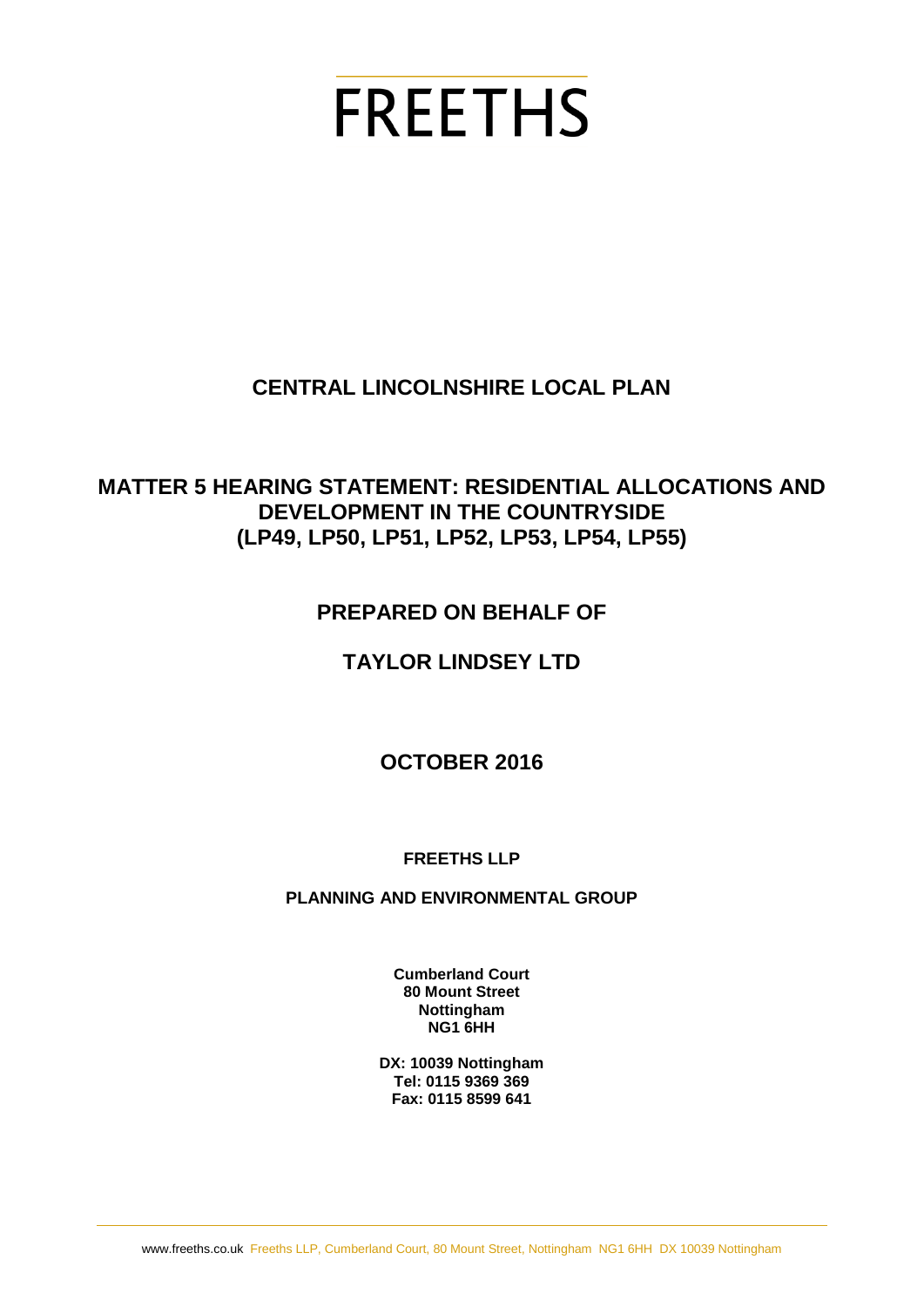#### **1. INTRODUCTION**

- 1.1. This Statement is prepared by Freeths LLP on behalf of our client Taylor Lindsey Ltd and is submitted as evidence as part of the Central Lincolnshire Local Plan Strategy examination. Taylor Lindsey Ltd is promoting a number of sites for development within the administrative area of Central Lincolnshire.
- 1.2. The issues covered by this Statement relate to Matter 5: Residential Allocations and Development in the Countryside of the 'Schedule of Matters, Issues & Question for Examination' dated 16/09/16 (updated 26/09/16) prepared by the Inspector and forming the basis of the Examination Hearings. This Statement responds specifically to questions 1, 3, 8 and 9 identified by the Inspector.

#### **2. COMMENTS**

*Q1. Was the site selection process robust? Were an appropriate selection of potential sites assessed? Were appropriate criteria taken into account in deciding which sites to select and was the assessment against these criteria robust? How was the red, amber, green scoring system in the Residential Allocations Evidence Report used to arrive at conclusions on the preferred allocations? Was any weighting given to particular criteria or scores? How was the Integrated Impact Assessment Score used given it is omitted from some site assessments? Was the previously developed status of land taken into account?*

- 2.1. There are instances within the Residential Allocations Evidence Report which are not considered to be wholly accurate or representative of certain sites. For example:
	- The report refers to contributions required towards a Southern Bypass but such contributions would fail to meet the statutory tests, coupled with pooling restrictions under CIL regulations precluding use of Section 106 contributions from relatively small sites;
	- There are cases where red and amber scores relating to proximity of services and facilities, infrastructure (local road network/highway) and contamination are disputed and evidence provided to the contrary;